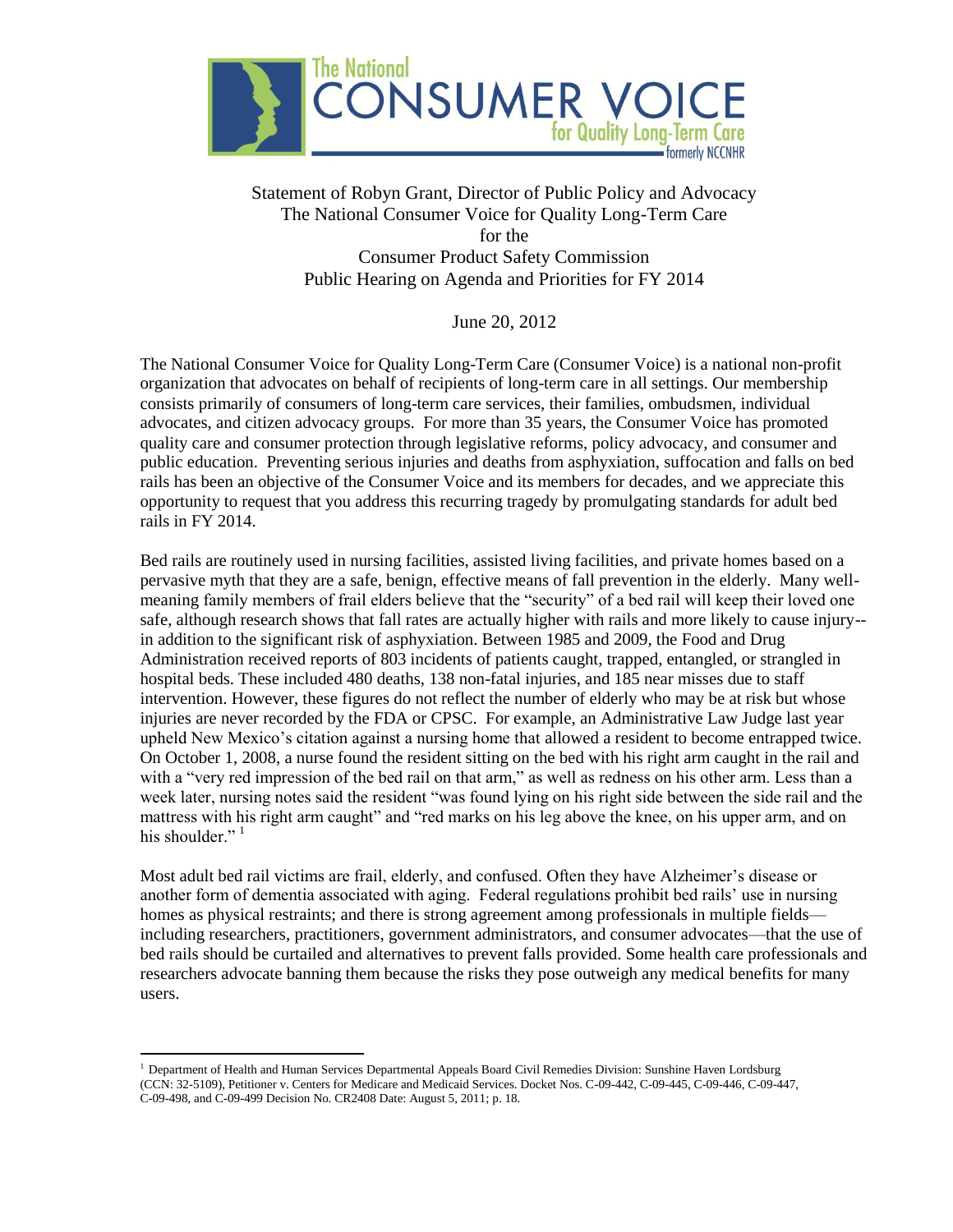William A. Hyman, professor emeritus of biomedical engineering at Texas A&M University, warned nursing home providers in 2008, "Bed-rail entrapments and deaths continue to occur in nursing homes, other facilities, and in the home because rail and bed designs that are clearly dangerous continue to be used. Such rails may be in your inventory, or in the inventory of your rental supplier."  $2^2$ 

The research and advocacy of the daughter of one victim, Gloria Black of Portland, Oregon, has refocused attention on the tragic consequences of the government's failure to take the same forceful action on adult bed rails that it has taken on children's cribs and children's bed rails. Ms. Black's family, following the recommendation of the assisted living facility in which she lived, purchased the device that ultimately killed her mother. The device was one of many available to consumers that carry no warning information about dangers that may be obvious only after a tragic accident has occurred. These tragedies are likely to multiply as the population ages and more and more elderly receive care in their homes rather than in institutional settings.

One year ago, the Consumer Voice urged you to regulate the manufacturing and marketing of adult bed rails, which are sold to the public over the internet and in walk-in medical supply stores with no warning about the serious risk they pose to either frail adults or children.<sup>3</sup> We pointed out in our comments on proposed changes to ASTM F2085-10a regulating portable children's bed rails that the CPSC had recalled drop-rail baby cribs after a handful of deaths, while there had been no regulatory remedy after more than 800 reported deaths, injuries, and near escapes on adult bed rails. We urged the CPSC to recall unsafe non-children's bed rails and bed rail-type products; to inform the public, health care providers and workers about dangers related to their use and patients' right to refuse them; and to prohibit their use with vulnerable, at-risk individuals.

Although the commission's final regulations did not include the Consumer Voice's recommendations, we would like to thank you for noting public comments you received about the danger of bed rails to older adults and for your 2012 Performance Budget (Operating Plan) to review CPSC epidemiological data of deaths and injuries associated with bedrails for consumers 13 and older. This study is a step in the right direction to finally provide vulnerable elders the same protection that has been afforded to infants and children through CPSC recalls and regulation of cribs, children's bed rails, and other hazards.

## **Recommendation**

Anticipating that the study will be completed in 2012, the Consumer Voice recommends that in FY 2014, you conduct rulemaking to enact a safety standard to address deaths and injuries associated with the use of adult bed rails.

Thank you again for the opportunity to comment. Attached to my statement are drawings illustrating the ways in which individuals become entrapped and asphyxiated, strangled or suffocated by bed rails.

*Contact: Robyn Grant, Director of Public Policy & Advocacy, Consumer Voice; 202-332-2275 or [rgrant@theconsumervoice.org.](mailto:rgrant@theconsumervoice.org)* 

 $\overline{a}$ <sup>2</sup> William A. Hyman, "Bed-rail entrapments still a serious problem," McKnight's Long Term Care News," July 24, 2008.

<sup>&</sup>lt;sup>3</sup> The National Consumer Voice for Quality Long-Term Care, Letter from Sarah F. Wells to the Honorable Inez Moore Tenenbaum, RE: Proposed Rulemaking - Safety Standard for Portable Bed Rails

CPSC Docket No. CPSC-2011-0019; 16 CFR Part 1224, June 27, 2011.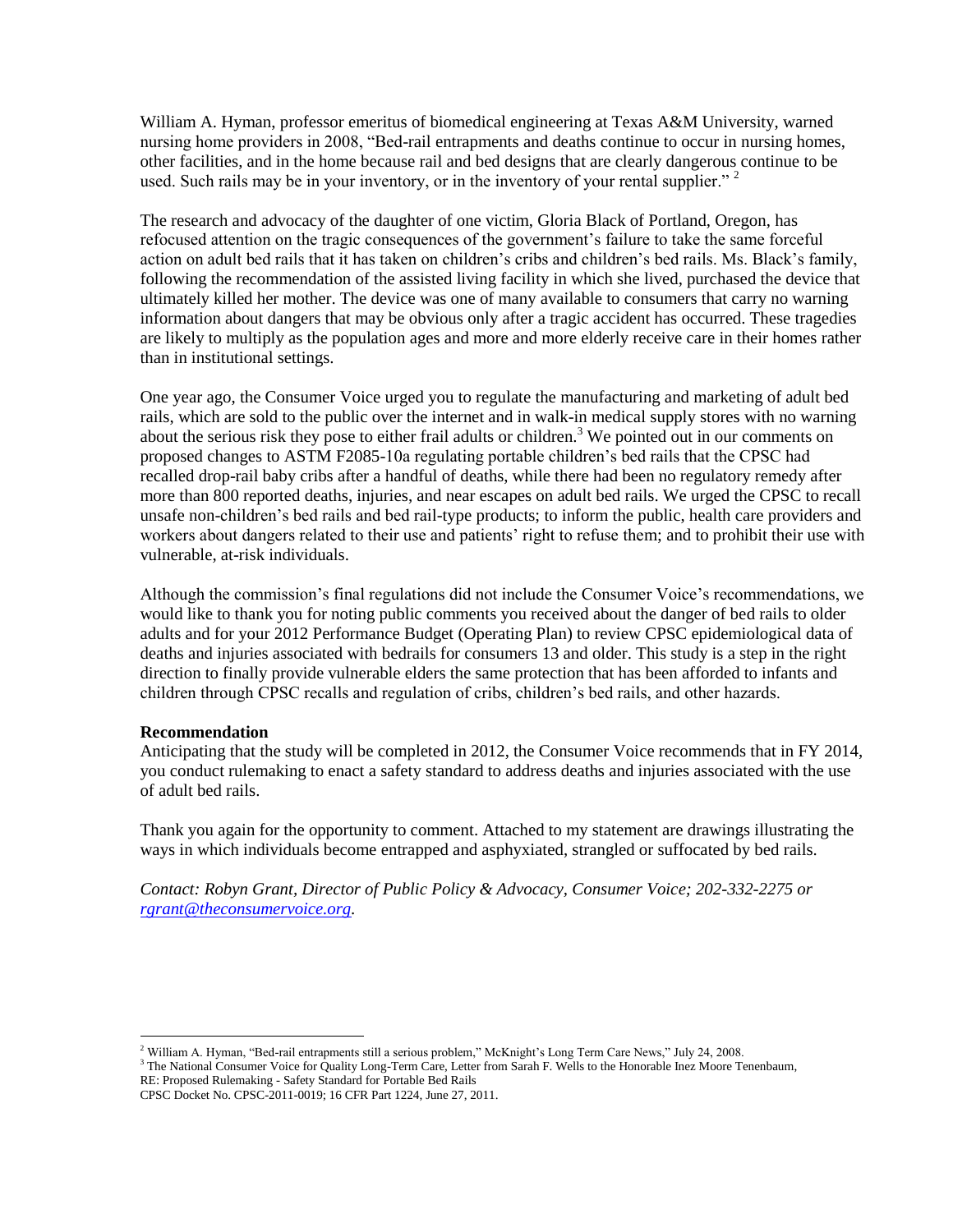